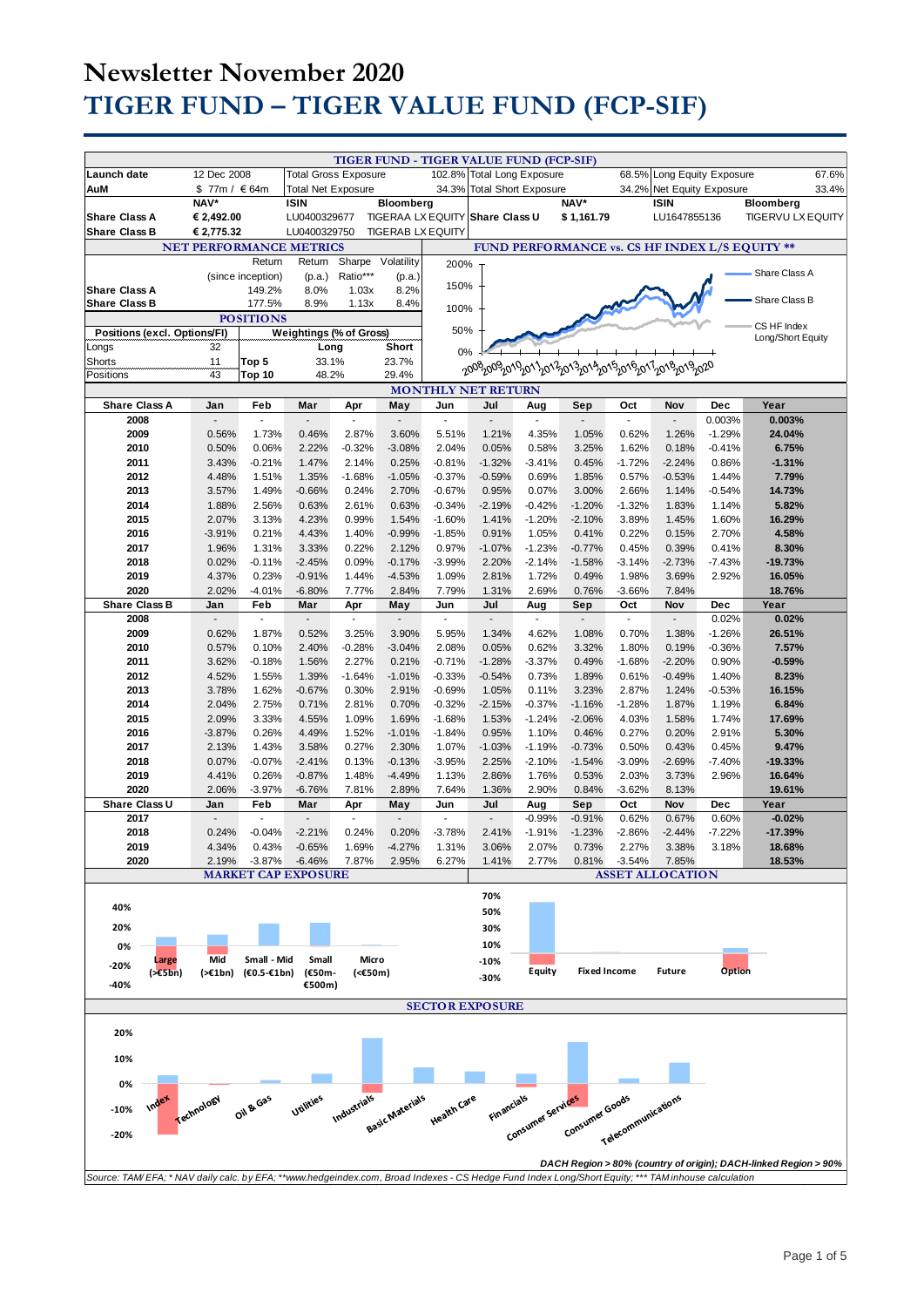## **Tiger Value Fund – November 2020**

### **O Returns: +7.84% (class A)/+8.13% (class B)/+7.85% (class U)**

In November, the Tiger Value Fund ("TVF") had a positive net return of +7.84% for share class A and +8.13% for share class B, making a cumulative net return of +18.76%/+19.61% for share class A and B for the year-to-date and  $+149.2\%/+177.5\%$  since inception (class A/B). Our FX hedged USD share class U had a net return of  $+7.85\%$ , making a cumulative positive net return of  $+18.53\%$  for the yearto-date.

### **O Commentary: Revival of Value Investing**

Finally, we saw a revival of value investing driven by the positive vaccine news with value stocks heavily outperforming the technology sector. But given the fact that our average net exposure was 47.0% and our portfolio was not overly exposed to high beta recovery plays that benefitted the most from the market rally our +7.84%, +8.13%, +7.85% (class A, B, U) performance in November must be regarded as solid. Our best performing stocks in November were our catalyst laden value stocks and the same structural winners we have had for most of 2020.

After the strong equity market rally with the DAX performing +15.0% in November we are slightly more cautious again as the overall equity market risk/reward is more balanced. Consequently, we took down our net equity exposure at month end to 33.4%, mostly by taking profit in our long book reducing the overall long exposure as most of our longs posted a strong performance.

In particular our catalyst longs where we typically hold larger positions ahead of the positive news-flow had significant attributions such as Klöckner & Co (+237bp) which rallied +50% after another guidance upgrade. In addition, our COVID logistic winners Royal Mail and BPOST performed more than +40% respectively, with both surprising positively at their earnings announcements attributing +441bp. Although both, BPOST and Royal Mail, have significant more upside and a strong Q4 ahead we booked 20% of our profits. Also, our laggards such as Bayer and Delticom which traded at multiyear lows in October started to perform in November with a +20% and +35% performance respectively, adding another +210bp to our monthly performance. Other top attributers were Zeal Network (+66bp), Tele Columbus (+71bp), Schöller Bleckmann (+66bp) and EnergieKontor (+52bp).

Although we booked 20% of our profits at steel trader Klöckner & Co, we still see substantial upside as investors are just started to discover that the company aims to completely digitalize it´s business over the next years (vs. 42% digitalization rate currently). The creation of its digital sourcing and distribution platform will enormously improve efficiencies which should significantly increase its profitability and growth over the coming years. In addition, Klöckner is enjoying tailwinds from rising steel prices and volumes which should result in another guidance beat yearly next year. Further, the company will crystalize the value of its sourcing platform XOM Materials by selling a stake to a financial investor in 2021/22. At 0.7x Price-to-Book and 4-5x EV/EBITDA 2021/22 we still see the ample upside.

Our single short book caused a 266bp detraction and our DAX hedges cost us another 119bp. At our single shorts we already started covering end of October and continued in November. By mid-to-end of November we initiated new shorts and rolled over our Nov/Dec DAX Put Option hedges. Currently, we are holding 850 December and 450 January DAX Puts with exercise prices between 9k and 13k which we partially financed via the short sale of DAX Call Options.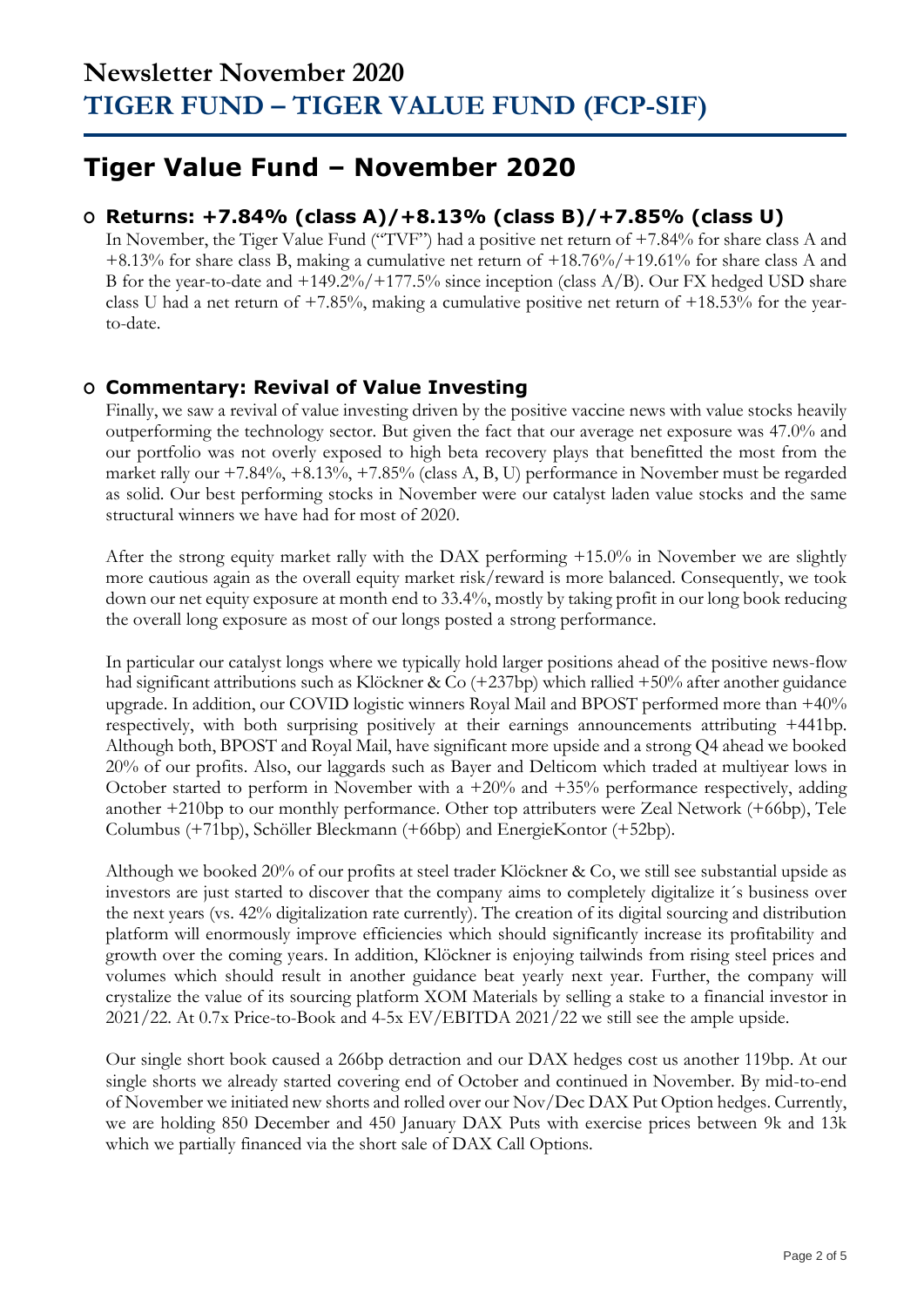### **O Outlook: Euphoria**

In November the equity market development can only be described as Euphoric. Stoxx Europe 600 gained +13.8% and DAX +15.0%, the best monthly performance since April 2009. The key catalyst was the November 9<sup>th</sup> announcement that the Pfizer/BioNTech vaccine had an efficacy of more than 90% in its preliminary phase III trial data. Over the following weeks we received further encouraging news regarding the Moderna and AstraZeneca vaccine demonstrating very good efficacy of their vaccines as well.

Although we reduced our net exposure to 33.4% by month end, with more clarity on the economic outlook for 2021 driven by the encouraging vaccine efficacy, we are likely to increase our exposure again in coming weeks/months. Currently we have an extensive watch list of very attractively valued long positions with significant upside potential in 2021 which should result in a meaningful return potential for the TVF also in 2021. As in 2020, the majority of our 2021 portfolio will still be concentrated on structural winners with limited overall economic sensitivity and mainly driven by idiosyncratic catalysts. Economically sensitive stocks will only be added to the portfolio if we find structural growth drivers, good hedges, a depressed valuation and tangible catalysts, i.e. a minimum score of 80 at our 10 point scoring system. After a very challenging year, we would like to take the opportunity to thank you for your continued support of the Tiger Value Fund and wish you a relaxing holiday season.

### *The Tiger Value Fund Desk, 7th December 2020*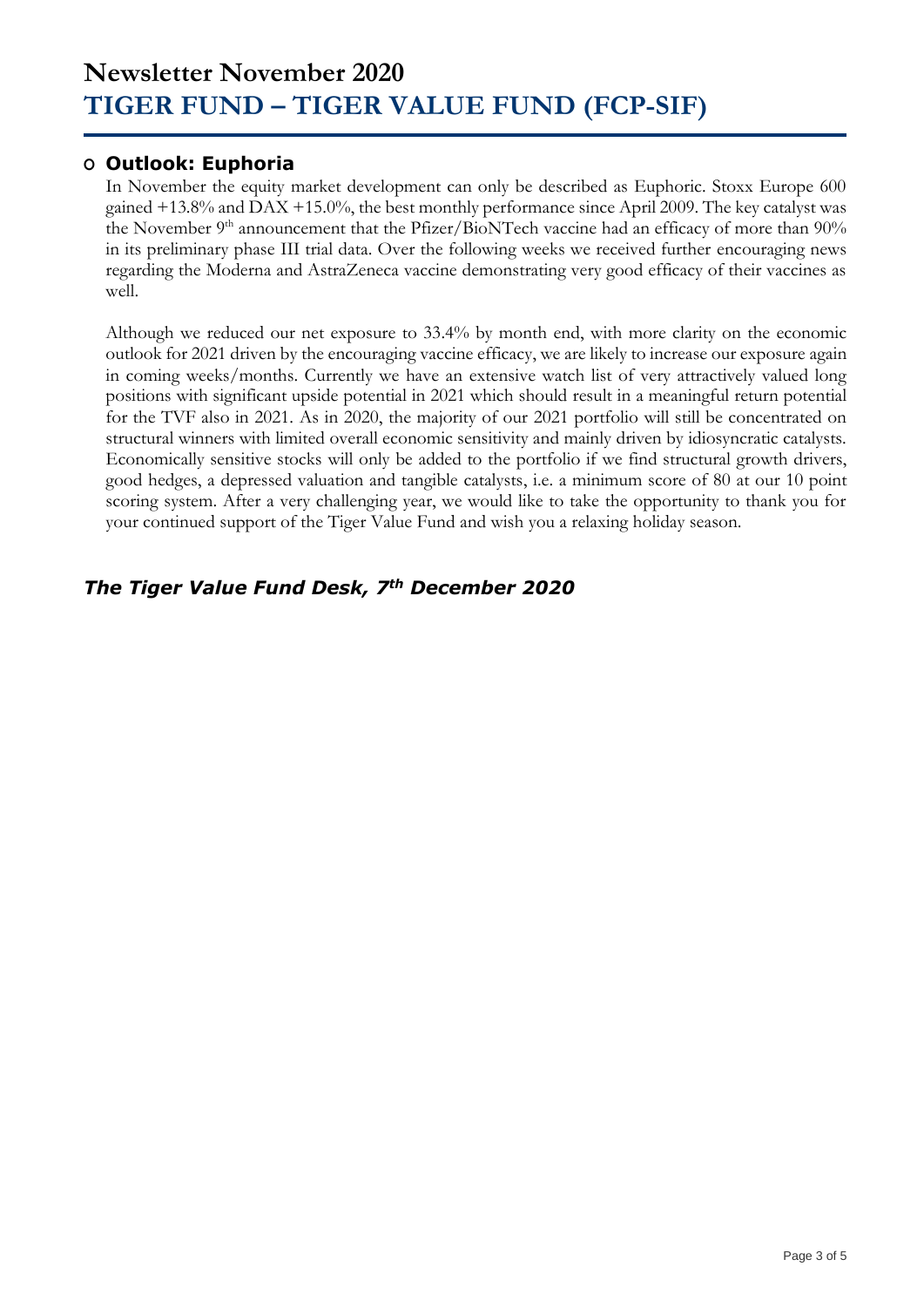#### **Objectives**

The objective is to identify undervalued companies with external catalysts and/or initiate pro-active measures to create shareholder value. The fund aims for a 5-year return of 7-10% p.a. with strong focus on capital preservation.

#### **Investment Strategy**

The Investment Advisor is specialized on a fundamental European long/short equity strategy. The investment philosophy is based on seeking out undervalued value creating companies where we see upcoming catalysts and/or value creation measures that could improve the intrinsic value of a company - ultimately driving shareholder returns. At the same time, we seek to profit from identifying overvalued value destroying companies where the intrinsic value is continuously being eroded. For each position we perform a detailed analysis including a 360-degree research process and 10-point scoring system (further details are available in our DDQ of investor presentation). The managers foresee a direct dialog with the company as well as with other shareholders to support management to initiate value creating measures. Their partner network i.e. other shareholders, consultants, sector experts, media etc. will help to impact positive change.

The fund intends to engage in 20-30 long investments (excl. residual positions, options and fixed income linked positions) with a target net long exposure of around 20-60%. The geographic focus is likely to be Germany, Austria and Switzerland.

| <b>Fund Information</b>  |                             | <b>Fee Structure and Risk Management</b> |                        |
|--------------------------|-----------------------------|------------------------------------------|------------------------|
| Currency                 | <b>EUR</b>                  | ManCo/Admin/Custodian Fee                | Up to 0.39%            |
| Legal Entity             | <b>FCP-SIF</b>              | Advisory (Mgmt) Fee                      |                        |
| <b>Fund Domicile</b>     | Luxembourg                  | Share Class A/U                          | 2.00%                  |
| <b>Fund Structure</b>    | Open-ended multi-class      | Share Class B                            | 1.50%                  |
| Style mandate            | Long/Short and Active Value | Performance Fee                          |                        |
| Investment Min           |                             | Share Class A/U                          | 20%                    |
| Share Class A/U          | € 125,000 / US-\$ 125,000   | Share Class B                            | 15%                    |
| Share Class B            | € 5,000,000                 | Hurdle Rate                              | None                   |
| Sub. Frequency           | Monthly                     | High Water Mark                          | Yes                    |
| Red. Frequency           | Monthly                     | Eligible Investors                       | See Issue Document     |
| <b>Redemption Notice</b> |                             | Leverage                                 | Maximum 200% of NAV    |
| Share Class A/U          | 5 business days*            | <b>Fund Benchmark</b>                    | CS HF Index L/S Equity |
| Share Class B            | 6 months                    |                                          |                        |

\*) The redemption notice has to be faxed to the Administrator five business days prior to month end (cut-off 5pm CET). Therefore, the redemption term is monthly with a notice period of 5 days. Please see the offering document for further information.

Investors: Sales documents may not be forwarded to investors other than those who meet the 'experienced investor' requirements under the Law of 2007.

#### **Fund Advisor Details and Service Providers**

| <b>Management Company/AIFM</b> | Lemanik Asset Management SA     |
|--------------------------------|---------------------------------|
| <b>Investment Advisor</b>      | Tiger Asset Management AG       |
| <b>Prime Broker/Custodian</b>  | SEB AB / SEB SA                 |
| <b>Administrator</b>           | European Fund Administration SA |
| <b>Swiss Representative</b>    | <b>ACOLIN Fund Services AG</b>  |
| <b>Auditor</b>                 | PriceWaterhouseCoopers          |
| <b>Legal Advisor</b>           | Linklaters LLP                  |